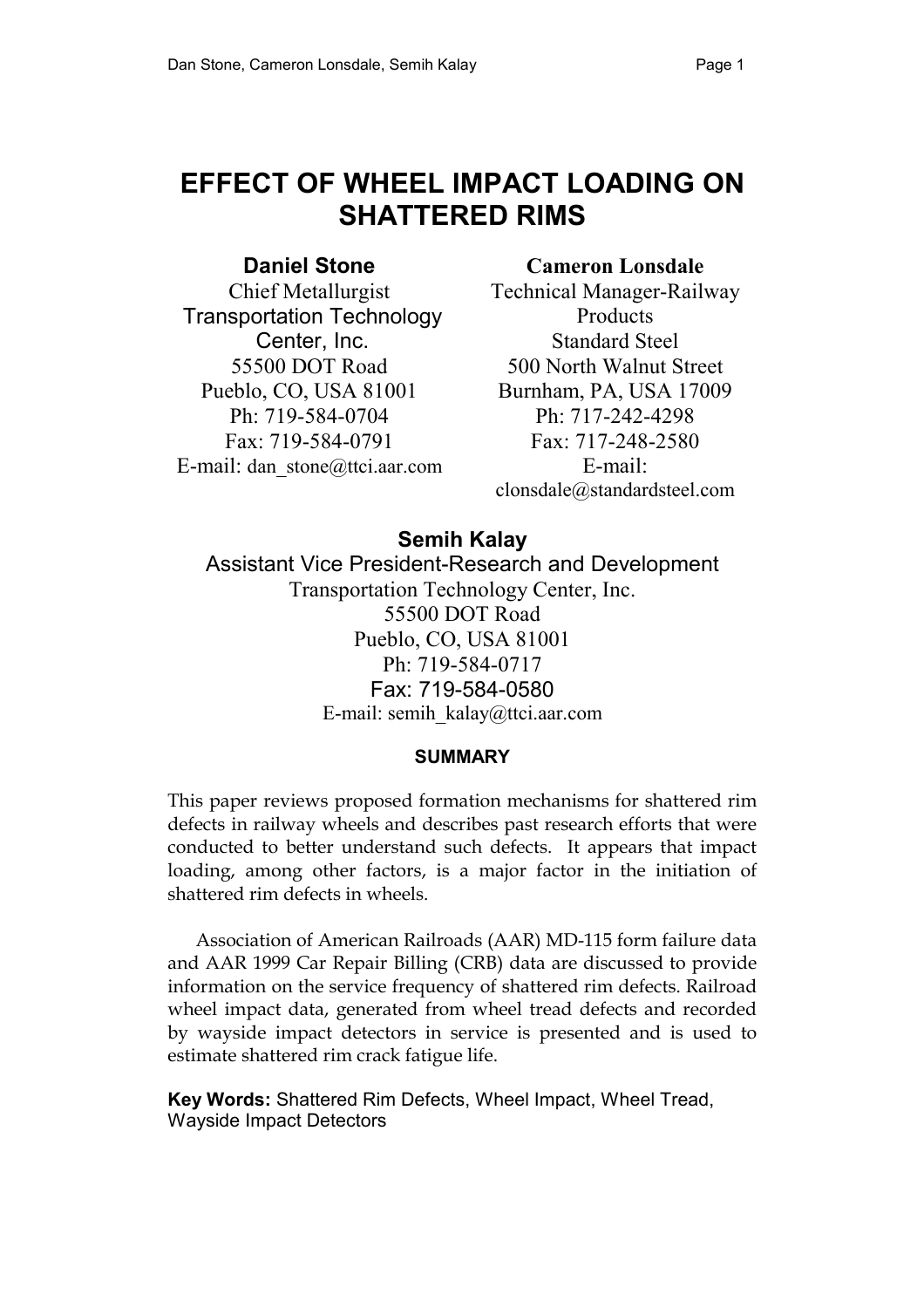# **INTRODUCTION Shattered Rim Defects in Railway Wheels**

Shattered rims, which rarely occur in North American railway service, are still an important safety concern for railroads. Such defects can lead to train derailments at high speed, and therefore are worthy of further study to better understand the mechanisms and the conditions under which they initiate. Once shattered rims initiate in the wheel rim, propagation occurs rapidly under normal wheel loading. To initiate cracking, however, a large load, such as an impact, may be required.1

 Shattered rim fatigue cracks historically have initiated at voids and porosity in cast wheels and at aluminum oxide inclusions in forged wheels. Initiation depth is typically 12 to 20 millimeters (1/2 to 3/4 inches) below the wheel tread surface, and propagation occurs roughly parallel to the wheel tread surface. Shattered rims are often noted when cracking exits the front rim face. Complete fracture of a section of the wheel rim can also occur. An examination of shattered rim fracture surfaces normally reveals obvious fatigue crack "beach marks," also referred to as a "clamshell pattern." If service damage is not too extensive, the crack initiation site is often clearly visible as Figure 1 shows.



Figure 1. Typical Shattered Rim

 Recent attention has centered upon the size of discontinuity that will be sufficient to initiate a shattered rim, and to the types of stresses that are responsible for the cracks.2,3,4,5 This paper focuses primarily on the role of wheel/rail impacts caused by shells/spalls, slid flats, built up tread and out-of-round wheels on shattered rim initiation.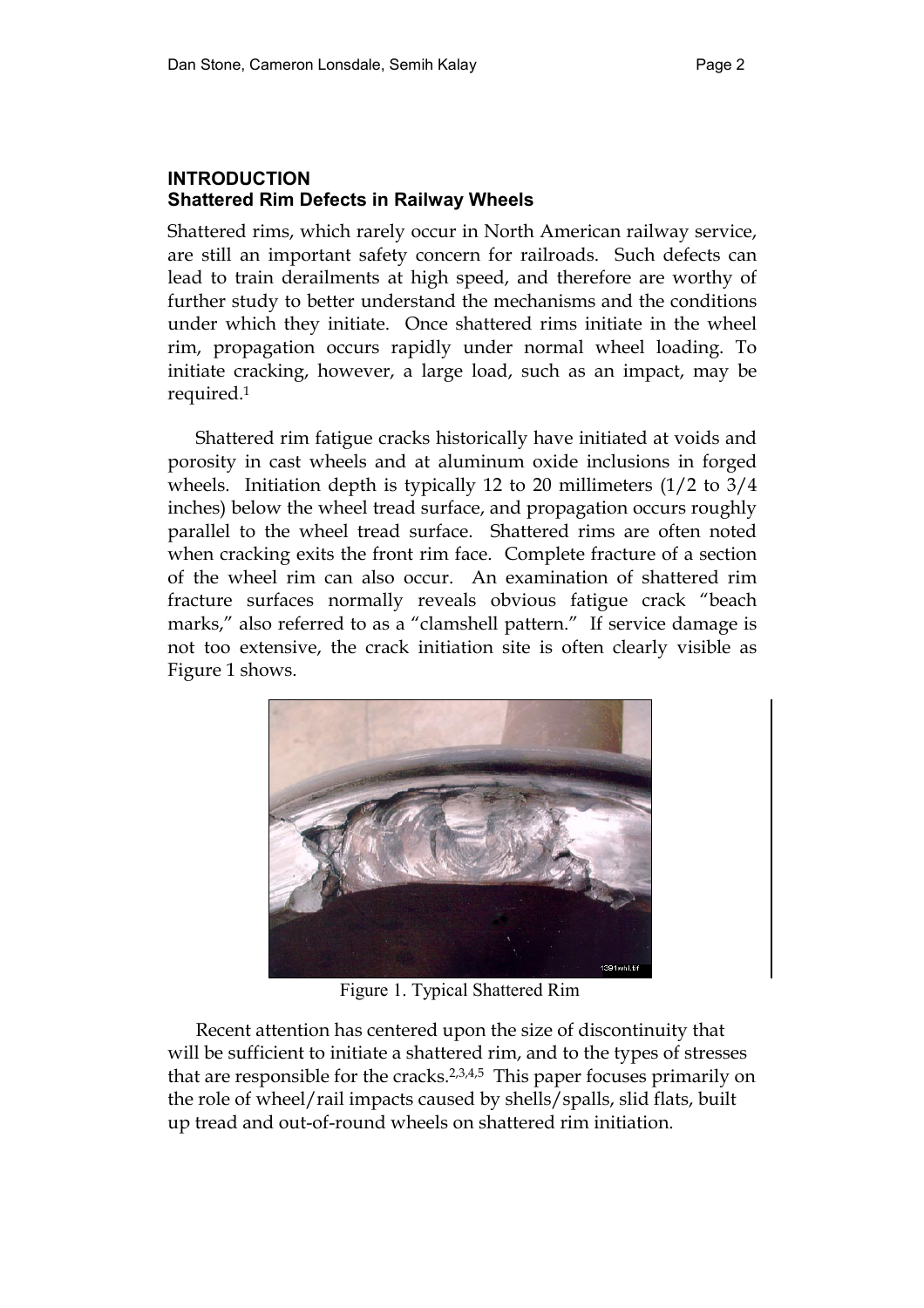#### **AAR MD-115 DATA**

The AAR wheel failure database, consisting of MD-115 failed wheel reports submitted from field railroad locations, can be used to determine the occurrence of shattered rims in North America. Figure 2 shows the number of shattered rims reported on AAR MD-115 forms in 1999 as a function of percent remaining in rim thickness. Note that the failure distribution for shattered rims is bimodal, with most failures occurring when the wheels have greater rim thickness and thus are newer. This suggests that most shattered rims are infant mortality failures that occur primarily due to a void or inclusion of the critical size necessary to cause initiation.

 However, an important additional related factor is the phenomenon of "bonus metal" being supplied on new wheels. Although the AAR minimum rim thickness for new wheels is a fixed measurement, added rim thickness metal may be present on new wheels. Thus, if the percentage of remaining rim thickness on shattered rim wheels is calculated using the AAR minimum value instead of a larger "actual" value, higher percent remaining rim thickness values will result. This skews results somewhat showing failures occurring in "new" wheels.



 Also noted in Figure 2 is a second peak of shattered rim failures that occurred when the percent remaining rim thickness was much less, thus later in wheel life. Recent research work, described later, has suggested that these late-life failures may be due to impact-related cracks forming in wheels and not being removed by subsequent tread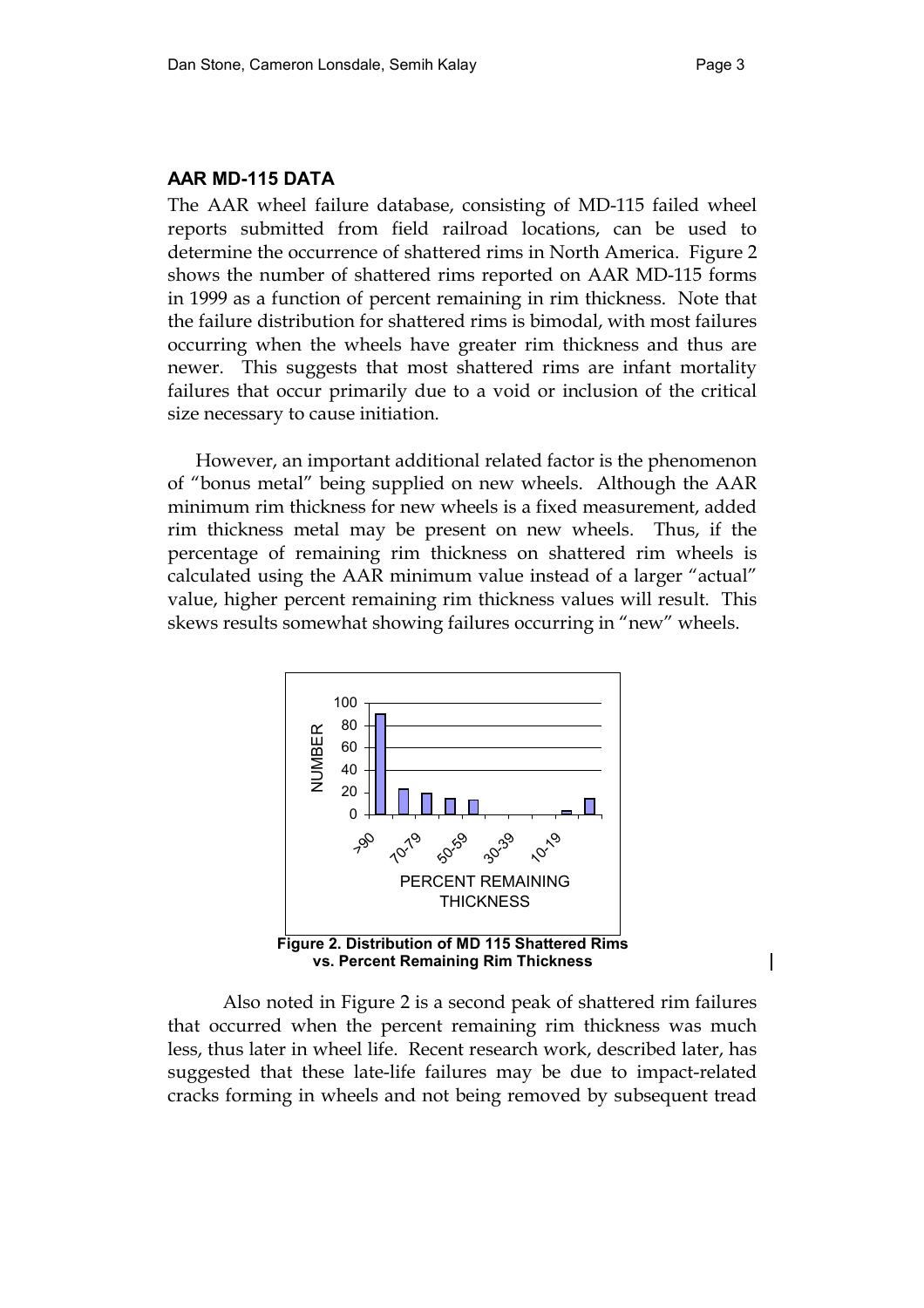re-profiling operations.6 When wheels are returned to railroad service, the already initiated cracks propagate to form shattered rims.

 A graph of Standard Steel's 1999 MD-115 report wheel failure data showing the number of shattered rims versus percent remaining rim thickness has a similar appearance to the graph shown in Figure 2. However, there are no Standard Steel shattered rim failures seen at low percent remaining rim thickness values, and the distribution is not bimodal.

## **AAR CAR REPAIR BILLING DATA**

AAR's car repair billing data (CRB) is also useful in examining the frequency of the shattered rim problem. CRB data consist of those freight car repairs made between railroads as "foreign repairs" or by railroads on privately owned cars. In general, repairs made by private car shops are not included in CRB data and similarly, railroad homeline "system" repairs are not included. It is estimated that only 40% of the total number of North American wheel change-outs are included in CRB data. Shattered rims totaled 301 wheels in 1999; and 511,299 CRB wheel removals occurred. This means that shattered rims accounted for only 0.059% of all removals during 1999.

 Shattered rims are identified in the CRB data as why made code 71 repairs. However, it is believed that some number of why made code 68 (cracked rims) repairs (531 total in 1999) are actually shattered rims due to misidentification in the field. The cracked rim category will contain other defects that are not shattered rims. Thus, the actual number of CRB shattered rims is likely somewhat higher, although still a small percentage of total wheel removals. Other issues related to 1999 AAR CRB data are reviewed in a recent paper presented by the Railway Wheel Manufacturers' Engineering Committee (RWMEC).7

 A review of 1999 CRB wheel removal data by job code was conducted for 289 why made code 71 wheels. The data shows that for the shattered rim wheels, 179 were heat-treated wheels and 110 were the no longer produced untreated wheels. Further, 230 of them were curved plate while 59 were straight plate. These data show that straight plate wheels, though a diminished portion of the total wheel population due to accelerated removal efforts, comprise approximately 20% of shattered rim wheels.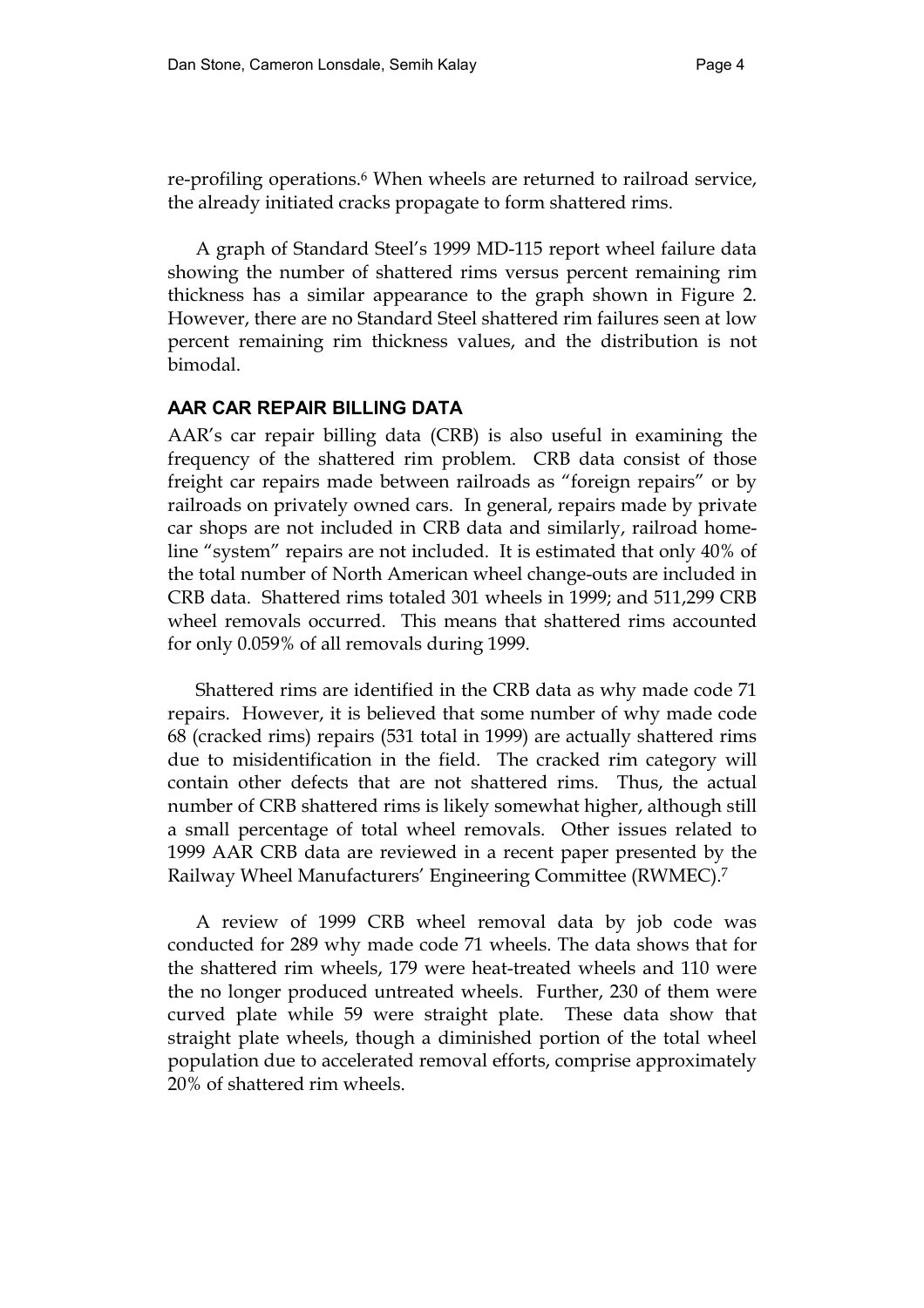Since the AAR estimates that approximately 5% of all wheels currently in service are straight plate, these wheels appear to fail more frequently for shattered rims and cracked rims. Similarly, untreated wheels are shown to make up around 40% of both cracked rims and shattered rims whereas their AAR estimated population is only 15% of all wheels in service. Both straight plate and untreated wheels have been in service for many years and are nearing the end of their useful wear life.

 An analysis of 1999 AAR CRB data by car type was conducted for shattered rims (see Figure 3).



It is interesting to note that covered hoppers have more wheels removed for shattered rims, which may be attributed to the cars being moved with their hand brakes applied. The trends are not so clear for other types of cars and definitive conclusions are hampered by the following factors:

• CRB repairs tend to include a greater percentage of private car repairs (tank cars, articulated cars, flatcars) than railroad-owned cars.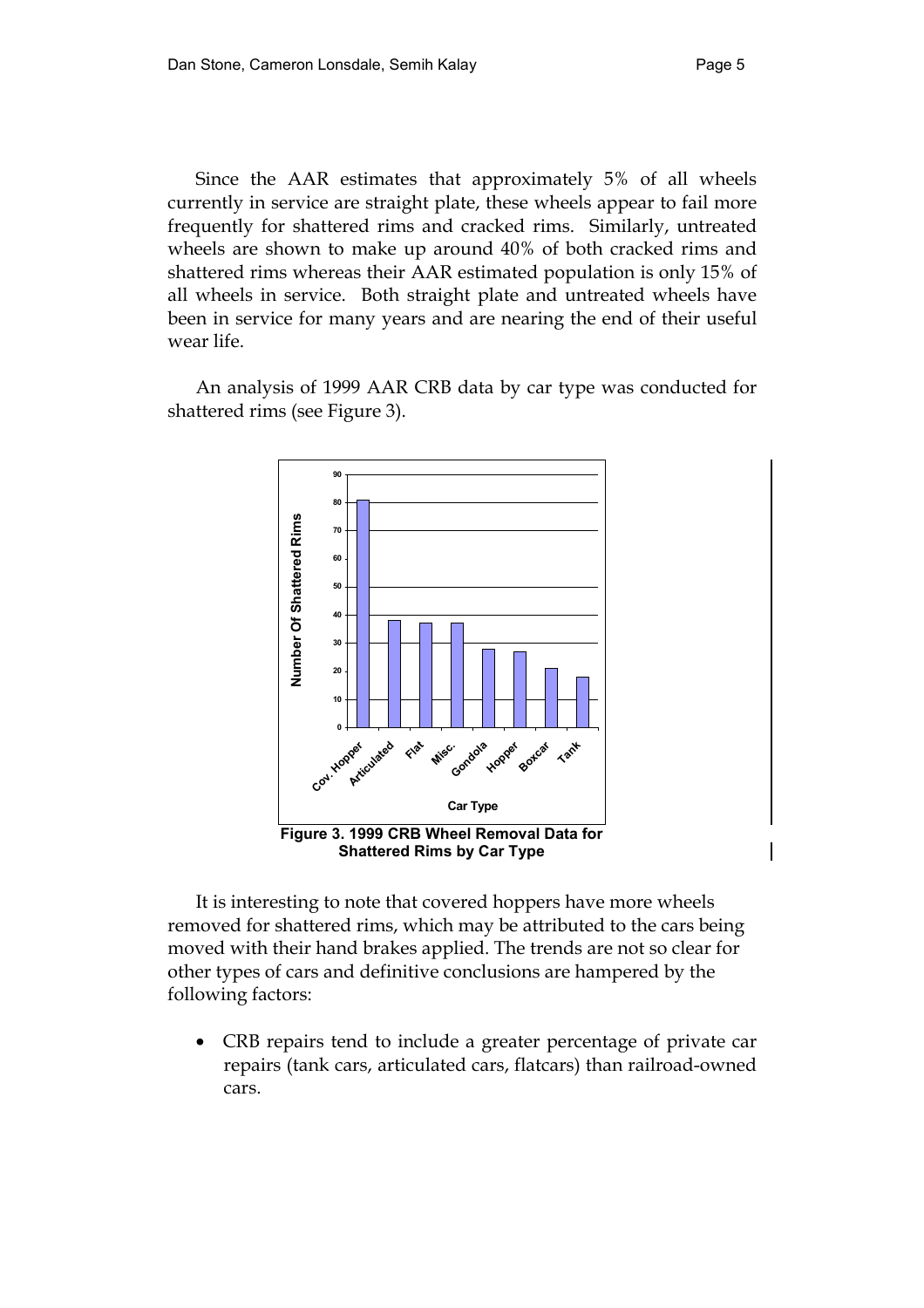- The mileage traveled per car (fatigue cycles) can be very different depending on the type of service, particularly for intermodal flatcars, articulated container cars, and unit-train coal cars. Covered hoppers and tank cars that represent the largest numbers of cars in the fleet are typically low mileage cars.
- CRB repairs tend to include fewer system hopper and coal gondola repairs since these repairs are often made by home railroads and thus are not reported to the AAR.
- Although some cracked rims are likely misreported as shattered rims, other causes (such as brake system problems) can contribute to the incidence of cracked rim wheel defects.
- Certain types of low-mileage cars are known to have a greater percentage of older, inferior straight plate wheels.

 Figure 4 shows graphical 1999 CRB data for the number of shattered rim wheels removed versus the year the wheels were manufactured. Note that there is a large peak of removals that grew from 1986 to 1992. This is probably associated with the discontinuation of periodic air brake testing, which resulted in an increase of wheel flats. The implementation of an improved repair track air brake test in 1992 and periodic single car air brake testing in 1992 has resulted in a continued reduction. Additionally, this peak may be associated with the extensive car building boom in the early 1990's that would result in a greater population of wheels being put into service. The graph also has a second peak in the early 1980's, and this suggests that these wheels are nearing the end of their useful wear life. CRB data was then analyzed to see if the frequency versus percent remaining rim thickness trend shown for AAR MD-115 data was consistent. AAR minimum rim thickness was assumed for the initial rim thickness value, and rim thickness at removal was obtained from the database. Figures 5 and 6 show the results for shattered rims in one- and twowear wheels, respectively.

Note that the one-wear wheels in Figure 5 do not show as strong a bimodal distribution as either the MD-115 data or the two-wear wheel data in Figure 6. The reason for this difference remains unexplained.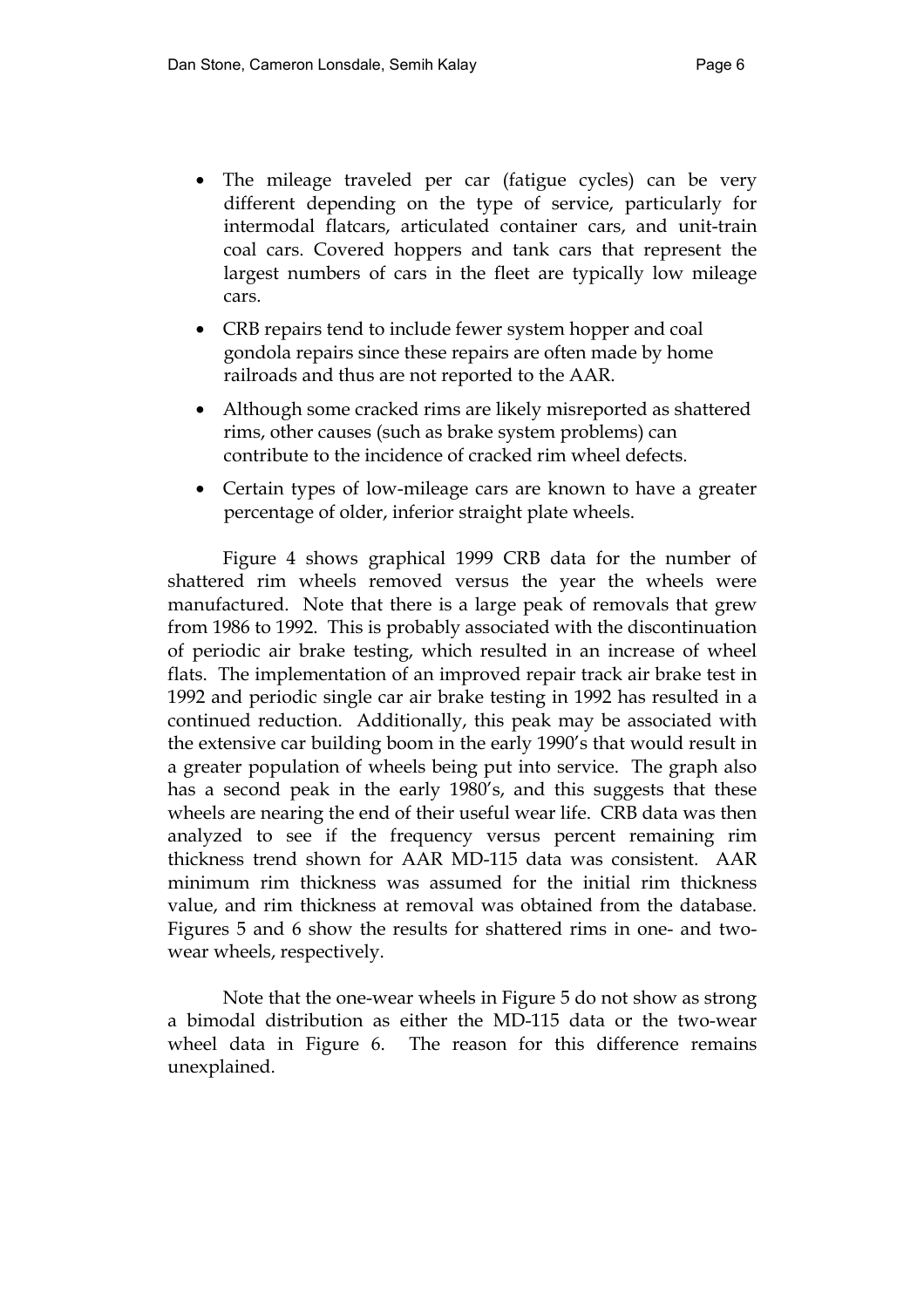

**Figure 4. Number of 1999 CRB Shattered Rim Wheels vs. Year Manufactured** 



**Figure 5. Distribution of CRB Shattered Rims vs. Rim Thickness for One-Wear Wheels** 



**Figure 6. Distribution of CRB Shattered Rims vs. Rim Thickness for Two-Wear Wheels**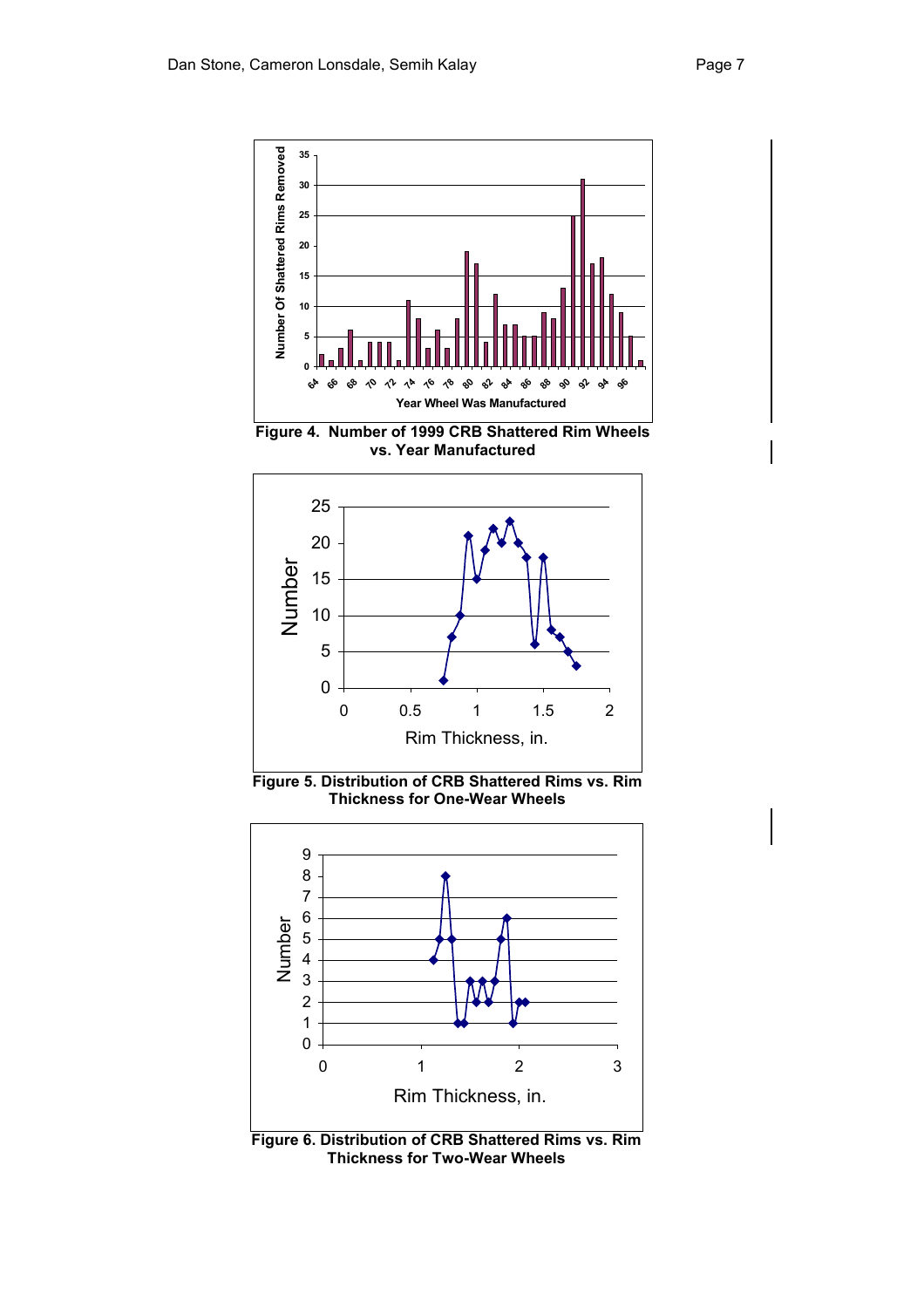# **WAYSIDE IMPACT DETECTOR DATA**

Use of wayside impact load detectors by North American railroads has resulted in the removal of high impact wheels that damage bearings, lading, rail, other mechanical components, and the wheels themselves.

 Current AAR rules allow wheels to be removed for "why made code 67 (out-of-round)," if a wheel impact load detector reading greater than 40,800 kg (90,000 pounds) is noted, and if verified out-ofround "runout" exceeds 1.8 mm (0.070 inches).8 Such defects are the responsibility of the car owner. However, slid flats, built up tread and shells/spalls can also lead to high impact loads being imposed upon the wheel tread. Table 1 shows 1999 AAR CRB data for wheel defects that can cause tread impacts. Shelling/spalling defects have increased dramatically in recent years and thus the number of wheels that have experienced high impact loads has similarly increased.

| TADIG T. 1999 UND WITCH REIHOVAL DATA<br>for Wheels that Cause High-Impact Loads |                         |  |  |
|----------------------------------------------------------------------------------|-------------------------|--|--|
| <b>AAR Why Made Code</b>                                                         | <b>Number Of Wheels</b> |  |  |
| $67 = out-of-round$                                                              | 2,554                   |  |  |
| $75 =$ shelling                                                                  | 80,298                  |  |  |
| $76$ = tread built-up                                                            | 9.131                   |  |  |
| $78$ = tread slid flat                                                           | 27,018                  |  |  |

**Table 1. 1999 CRB Wheel Removal Data** 

 The Canadian National (CN) Railway has seen that out-of-round wheels with "healed" shells, where tread metal flows over and smoothes tread craters, can lead to impacts as high as 90,300 kg  $(199,000 \text{ pounds})$ .<sup>9</sup> They also note that wheel impacts over  $45,400 \text{ kg}$ (100,000 pounds) are 10 times more common in winter than in summer. CN found that 87% of their wheel impact readings (for 32,040,106 total wheels examined) were less than 17,700 kg (39,000 pounds). The highest impact wheels, with 68,000 kg (150,000 pounds) impact and above, made up only 0.0007% of the total. However, as noted by the authors, 0.0007% still represents a significant number of wheels. Since the CN impact detectors evaluated 32,040,106 wheels, 0.0007% wheels with the highest impact translates to approximately 225 wheels. Further, it was noted that approximately 0.038% (more than 12,000 wheels) of the total CN wheels had impacts greater than 45,350 kg (100,000 pounds). Approximately 3.5% of the wheels (more than 1.1 million wheels) had impacts greater than 22,700 kg (50,000 pounds). All of these wheels experienced stresses well above loads associated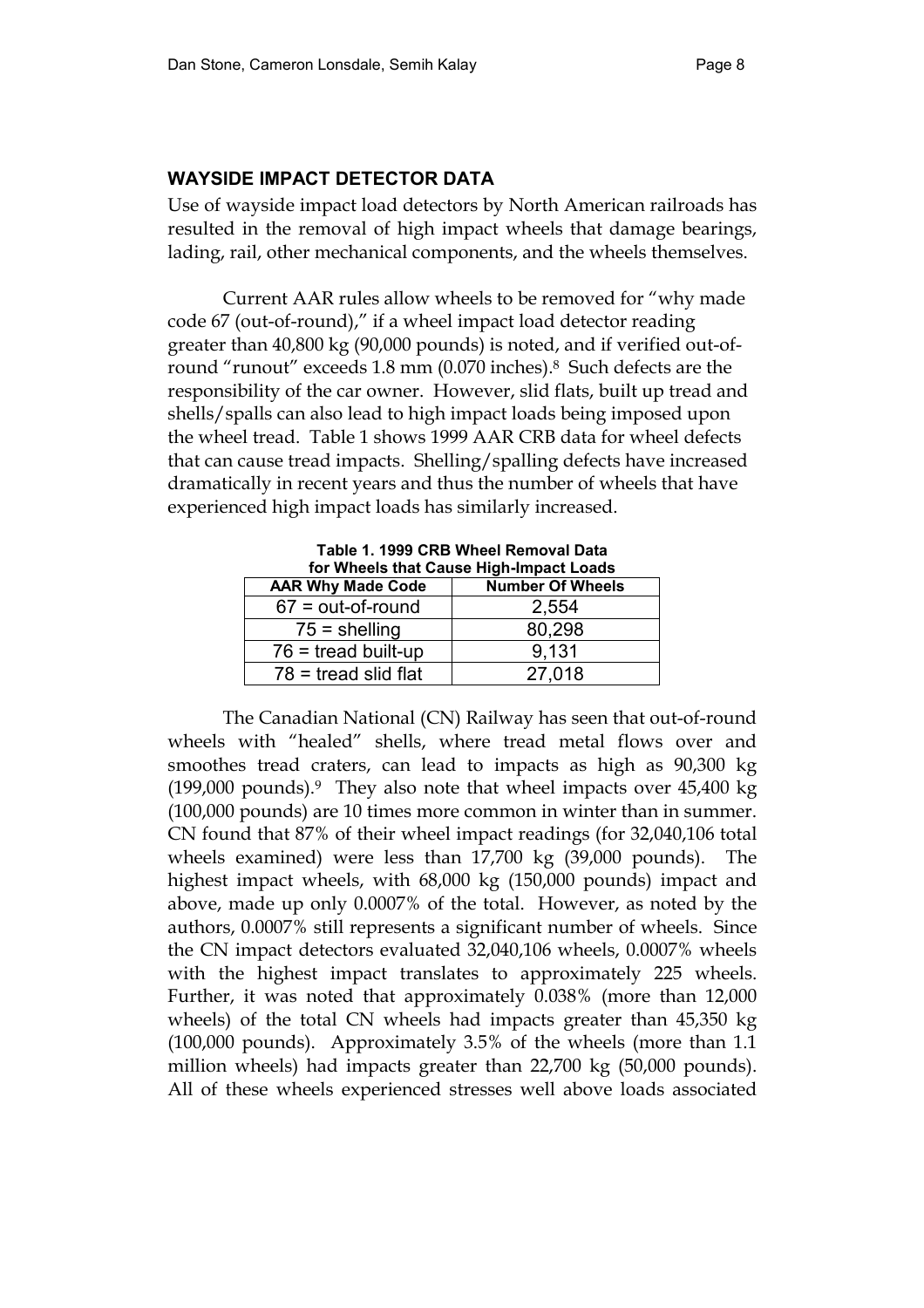with the normal static wheel load 16,200 kg (35,750 pounds) for a 129,700 kg (286,000 pounds) gross rail load car.

 Early experience with wheel impact load detectors showed that a large percentage of high impact wheels were not condemnable under AAR rules,<sup>10</sup> although such detectors were effective at finding high impact wheels. More recent testing at TTC's Facility for Accelerated Service Testing using condemnable and non-condemnable service worn wheels and wheels with manufactured defects produced additional data. Sizes of tread defect and train speed were found to be very important.11 Larger flat spots and higher speeds led to higher impact loads.

# **PAST SHATTERED RIM RESEARCH AND ALLOWABLE DEFECT SIZE**

Recent technical papers have suggested that the critical defect size necessary to initiate a shattered rim is 1 mm (0.04 inch) in diameter.<sup>2,3</sup> Marais of Spoornet applied a local strain approach to the problem of shattered rim growth in cast wheels.<sup>2</sup> Spoornet's field experience has been that shattered rims have been caused by 1-mm (0.04 inch) voids and a tightening of ultrasonic requirements is said to have eliminated their occurrence. Lunden calculated the size of a "safe" crack length in the wheel rim to be 1 mm  $(0.04 \text{ inch})$  in diameter.<sup>3</sup> His crack growth analysis was based upon use of stress intensity factors and took into account crack surface friction and wheel/rail friction. Lixian et al.4 proposed a crack initiation process for shattered rims in forged wheels and use of the Murikami criterion<sup>12</sup> for crack initiation calculations. In their initiation model, the wheel rim crack first forms at the inclusion/matrix interface of a ball-shaped aluminum oxide inclusion.

## **DYNAMOMETER RESEARCH**

Researchers at the technical facility of a major cast wheel manufacturer have been successful in creating "shattered rim like" defects on a laboratory dynamometer.<sup>6</sup> Shattered rims have been generated at very low-mileage levels, less than 24,000 km, (15,000 miles) for applied rolling wheel loads above 63,500 kg (140,000 pounds). In one test case, 16,300 kg (36,000 pound) wheel loading was applied for 64,000 km (40,000 miles) and was followed by 49,900 kg (110,000 pound loading) for 9,600 km (6,000 miles). Since an internal flaw was discovered at 9,600 km (6,000 miles) using ultrasonic testing, wheel loading was then returned to the 16,300 kg (36,000 pound) level for 10,700 km (6,700 miles) until failure occurred. Although the applied load was not a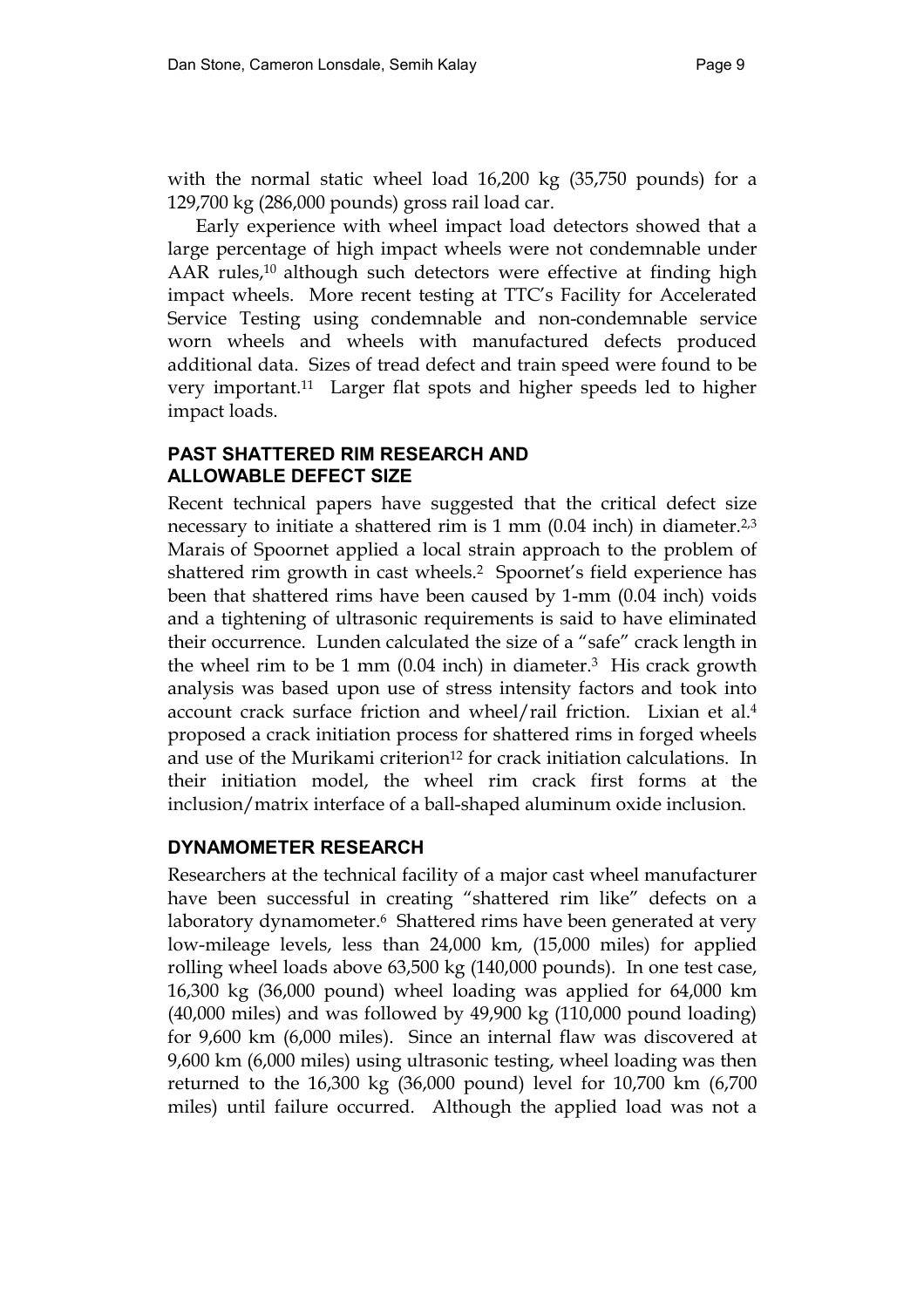dynamic one as would be experienced by a wheel with a flat spot in actual railroad service, the results suggest that higher load levels can influence shattered rim initiation.

## **IMPACTS AND SHATTERED RIM LIFE**

A 914-mm (36 inch) diameter freight car wheel (H36) has a circumference of approximately 2.87 m at the tread surface. Therefore, a point on the wheel tread experiences approximately 350 cycles per km traveled. Using the data from the dynamometer experiments, $6 \text{ we}$ note that shattered rim failure for three data points occurred at an approximate average of 16,000 km (10,000 miles or 5,620,000 cycles) for an applied dynamometer loading of 150,000 pounds (68,000 kg).

 In another paper analyzing the crack growth rate of shattered rims, two calculations were made.1 The first calculation used the rolling contact shear stress at 12 mm below the surface, and the second used an alternating stress equal to the endurance limit based on the Murikami criteria.12 The results gave a first approximation of the growth rates of a shattered rim crack. The alternating shear stress gave a life of 24,000,000 cycles or 69,000 km (42,700 miles). The calculation assuming an alternating stress equal to the Murikami endurance limit gave a life of only 11 cycles to grow a 10-cm (3.5 in.) crack that is clearly incorrect for crack propagation. Therefore, it would appear that wheel impacts may be the major contributor to crack initiation while normal rolling load stresses can produce crack propagation.

## **IMPACT FATIGUE - INITIATION AND GROWTH**

A recent paper by Yu et al. reviewed the effects of impact fatigue on metallic materials.13 Impact fatigue strength, crack initiation and propagation under conditions of impact fatigue were discussed. The authors stated that crack growth rates are usually higher for impact fatigue than non-impact fatigue and that the loading time for impact fatigue is much shorter than for ordinary fatigue (0.1 to 1%). Fracture of materials under repeated impacts is said to have similar fatiguefracture characteristics to non-impact fatigue, but stress concentrations cause impact fatigue life to decrease significantly. A graph in the paper suggests that impact fatigue endurance limit stress amplitude is approximately 1/3 lower than that for ordinary fatigue at hardness values (approximately 320 Brinell) similar to hardness values used for wheel steel.13

 The crack initiation life of notched specimens is less for impact fatigue than it is for ordinary fatigue, but the reverse is true for smooth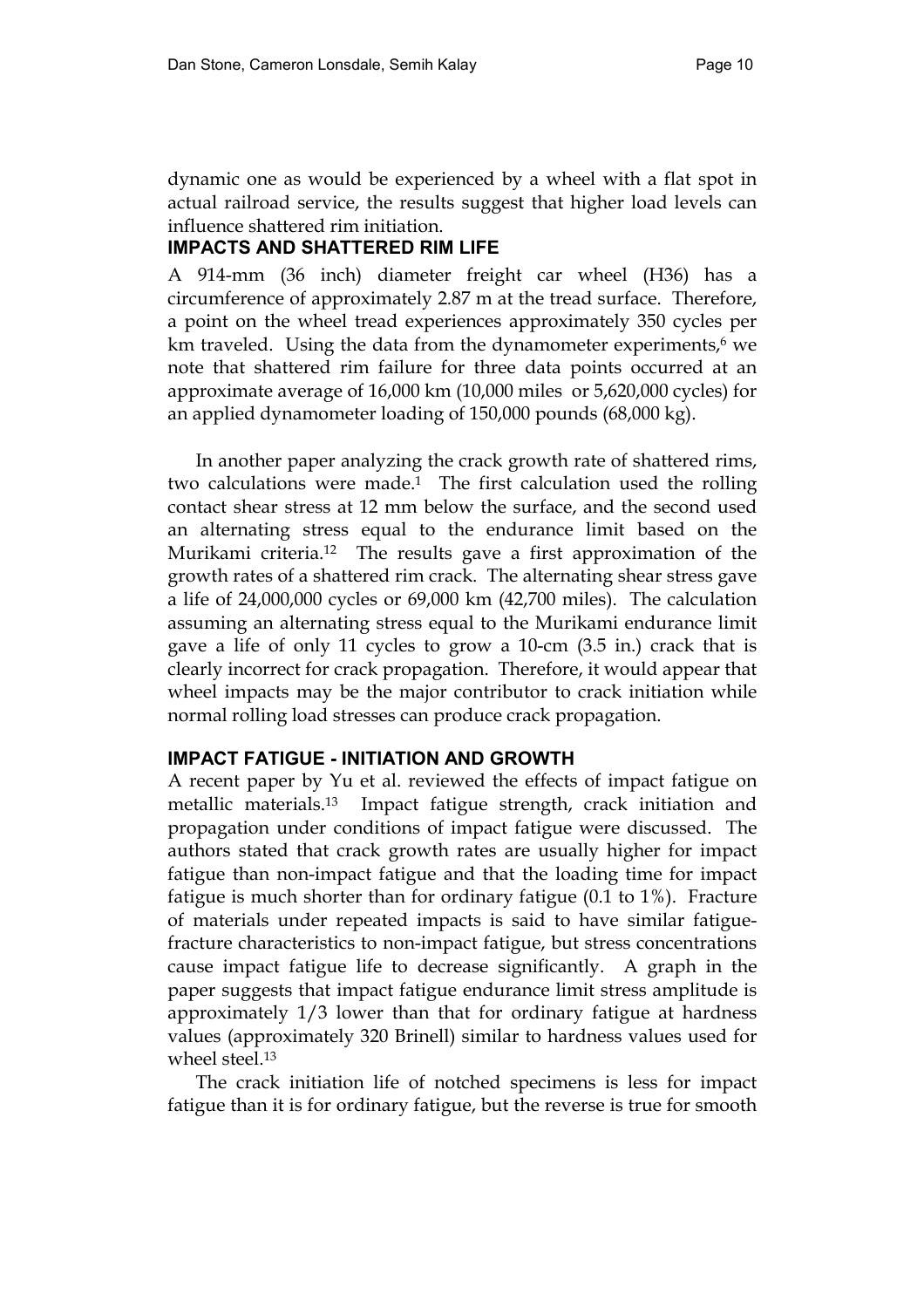specimens. The authors also state that impact fatigue life increases with longer loading time for notched specimens and that impactfatigue initiation is longer for stress ratio  $R=0$  than it is for stress ratio R=-1 (completely reversed stress) at the same maximum stress level.

 With regard to fatigue crack growth, Yu et al. state that for a greater stress range ∆σ there is a higher impact fatigue growth rate.13 In the area of fatigue growth associated with the higher ∆K region, a longer loading time speeds up the impact fatigue crack growth rate. This implies that impacts with greater magnitude and greater size will be more damaging (in terms of remaining life reduction) for a wheel nearing brittle fracture at the end of the fatigue growth process. A larger defect will spend more time delivering the wheel/rail impact force than a smaller defect that causes a quick "spike."

 The paper also reported that the transition from "tough" to brittle fracture takes place at lower values of ∆K (hence earlier in the fatigue growth process) for impact fatigue than for non-impact fatigue in a Fe-3Si steel.13 This transition means that the steel's impact fatigue strength is lower, the fatigue crack growth rate increases for impact conditions, and the tendency to fracture in a brittle manner is greater. In this earlier stage of the fatigue crack growth process, increasing the loading rate and decreasing the temperature increases the brittle fracture trend. For wheels, this means that higher speeds, greater impacts, and colder temperatures provide the worst conditions with respect to impact fatigue crack growth.

## **IMPACTS AND ENDURANCE LIMIT**

The question now becomes how to account for the more damaging effects of impact loading on the wheel rim, particularly when a stress concentration such as a void or inclusion is present within the volume. Clearly the presence of a stress concentration in a wheel rim is more similar to a notched impact fatigue specimen than a smooth one. The modified Murikami equation<sup>14</sup> allows for calculation of the fatigue endurance limit for steels with internal three-dimensional defects and is shown below:

 $σ_w = (1.56 (H_v + 120) / (\sqrt{area})^{1/6}) \times ((1-R)/2)^{\alpha}$ 

where,  $\sigma_w$  is the fatigue endurance limit,  $H_v$  is the Vickers hardness, area is the cross sectional area of the inclusion in  $\mu$ m<sup>2</sup>, R is the stress ratio, and  $\alpha$  = 0.226 x H<sub>v</sub> x 10<sup>-4</sup>.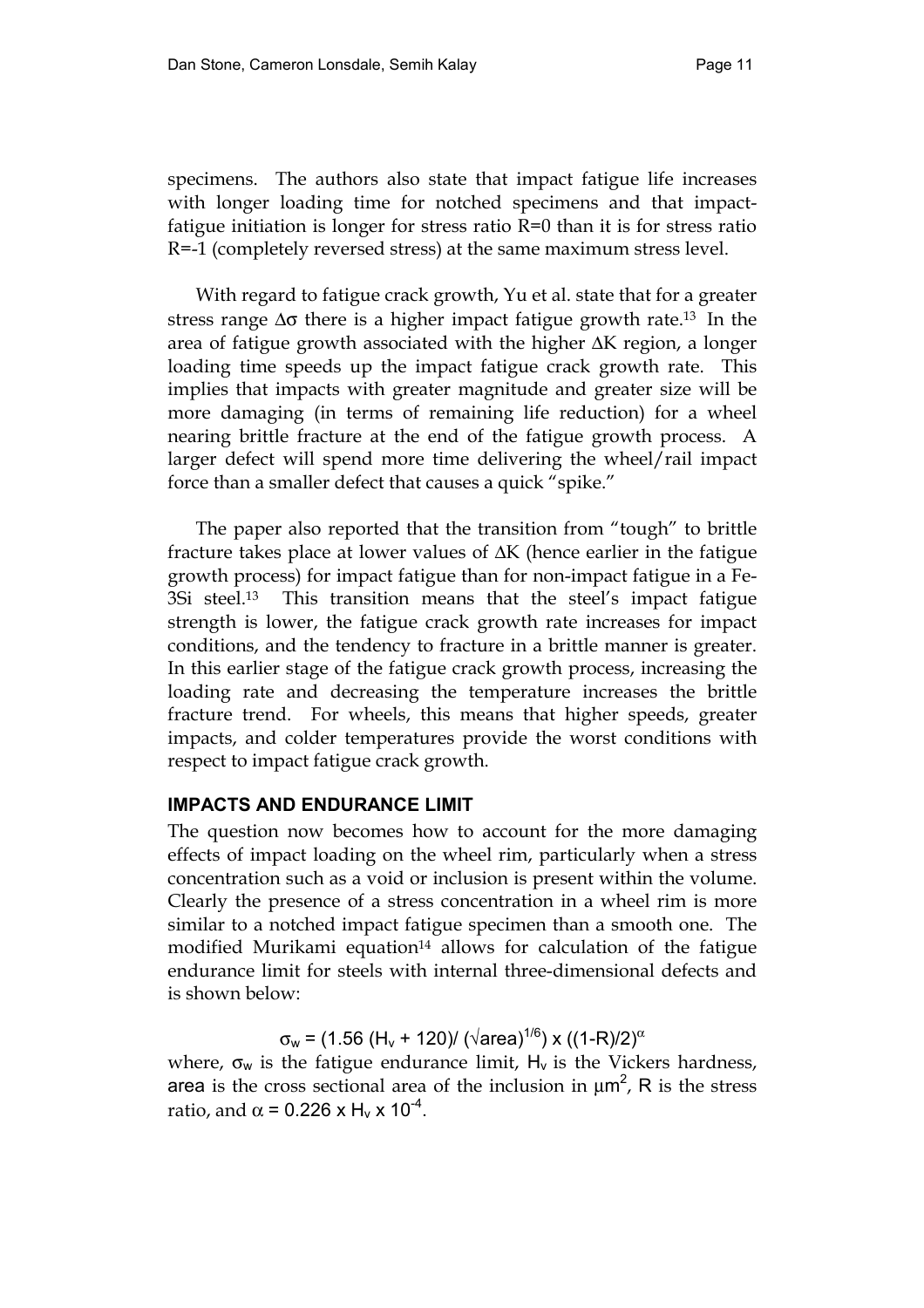As a first approximation, we can reduce the "ordinary fatigue" endurance limit by a factor of 1/3 to estimate the effect of impact fatigue on endurance limit reduction. This will also allow for estimation of the effect of impact loads on allowable discontinuity size. Table 2 shows the results.

| <b>Diameter</b><br><b>inches</b> | <b>Diameter</b><br>mm | <b>Ordinary Fatigue</b><br>Strength, MPa | <b>Impact Fatigue</b><br>Strength, MPa |
|----------------------------------|-----------------------|------------------------------------------|----------------------------------------|
| 1/8                              | 3.18                  | 159                                      | 106                                    |
| 0.088                            | 2.24                  | 169                                      | 113                                    |
| 1/16                             | 1.59                  | 179                                      | 119                                    |
| 0.039                            | 1.0                   | 194                                      | 129                                    |
| 1/32                             | 0.79                  | 201                                      | 134                                    |
| 1/64                             | 0.40                  | 226                                      | 150                                    |

**Table 2. Endurance Limit and Defect Size**

 This simple treatment does not take into account the difference in material response between static loading and dynamic, high strain rate loading, but again will serve as a first approximation. We also note that the Murikami equation was designed for tensile loading, not shear loading as would be found below the tread surface in rolling contact fatigue.

#### **CONCLUDING REMARKS**

It appears that impact loading is the major factor in the initiation of shattered rim defects in wheels.

! The high strain rate effect of impact loads probably reduces the endurance limit. It is not known if a simple reduction factor can be applied to the Murikami criteria to account for impact.

! As the inclusion or void increases sufficiently to a large size, the necessity of a impact load for crack initiation diminishes.

! Once formed, the normal rolling contact stresses are sufficient to produce crack propagation.

## **ACKNOWLEDGEMENTS**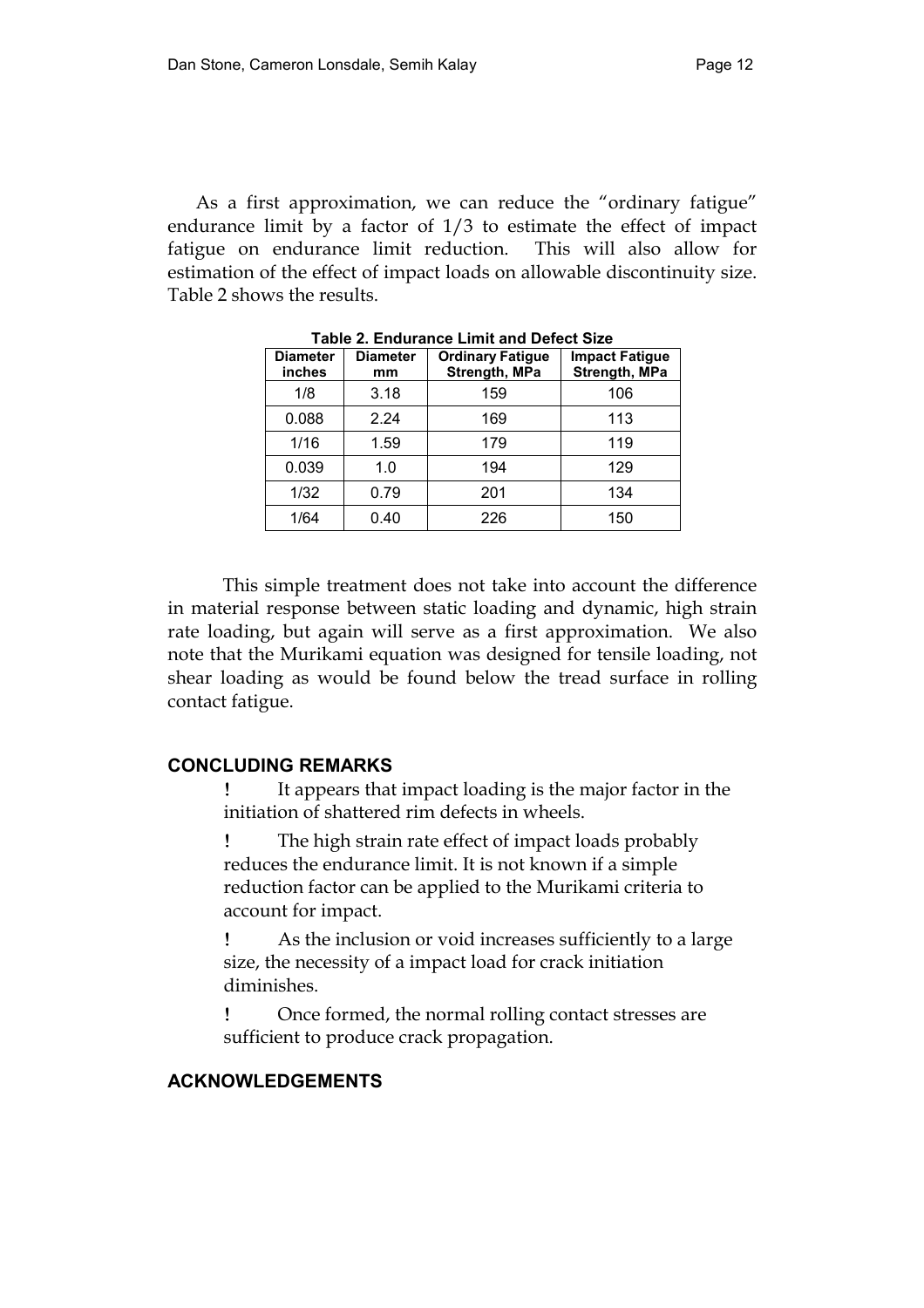Thanks to Mr. Richard Sullivan, Chairman of the Railway Wheel Manufacturers' Engineering Committee (RWMEC) for his help with the AAR CRB data presented in this paper.

# **REFERENCES**

- 1. D. H. Stone, "Wheel Shattered Rims-An Interpretive Review," *Wheels and Axles, Cost Effective Engineering*, ImechE Seminar Publication 2000-20, (London, 2000) pp. 75-84.
- 2. J. Marais, "Wheel Failures on Heavy Haul Freight Wheels Due to Subsurface Defects," *Proceedings of the 12th International Wheelset Congress*, Quingdao, China, 1998, pp. 306-314.
- 3. R. Lunden, "Cracks in Railway Wheels Under Rolling Contact Load," *Proceedings of the 10th International Wheelset Congress*, Australia, 1992, pp. 163-168.
- 4. Xing Lixian, Zhang Yingzhi and Lin Jizhong, "Study on Rim Fatigue Crack and Prevention," *Proceedings of the 12th International Wheelset Congress*, Quingdao, China, 1998, pp. 53-58.
- 5. D. H. Stone and G. E. Dahlman, "The Effect of Discontinuity Size on the Initiation of Shattered Rim Defects," *Rail Transportation 2000, RTD-Volume 19*, ASME (New York, 2000) pp. 7-14.
- 6. Shannon Berge, "Shattered Rim Fracture Research, " *Proceedings of the 2000 Brenco Rail Conference*, October, 2000.
- 7. Richard Sullivan, Cameron Lonsdale and John Coughlin, "1999 AAR Car Repair Billing Wheel Removal Analysis," *Proceedings of the 2000 Railway Wheel Manufacturers' Engineering Committee Technical Conference*, pp. 38-46
- 8. *2001 Field Manual of the Interchange Rules*, AAR, (Washington, 2001) p. 277.
- 9. E. Clegg and W. G. Blevins, "Wheel Impact Load Detector Experience on CN," *American Railway Engineering Association Bulletin*, October 1996, pp. 499-523.